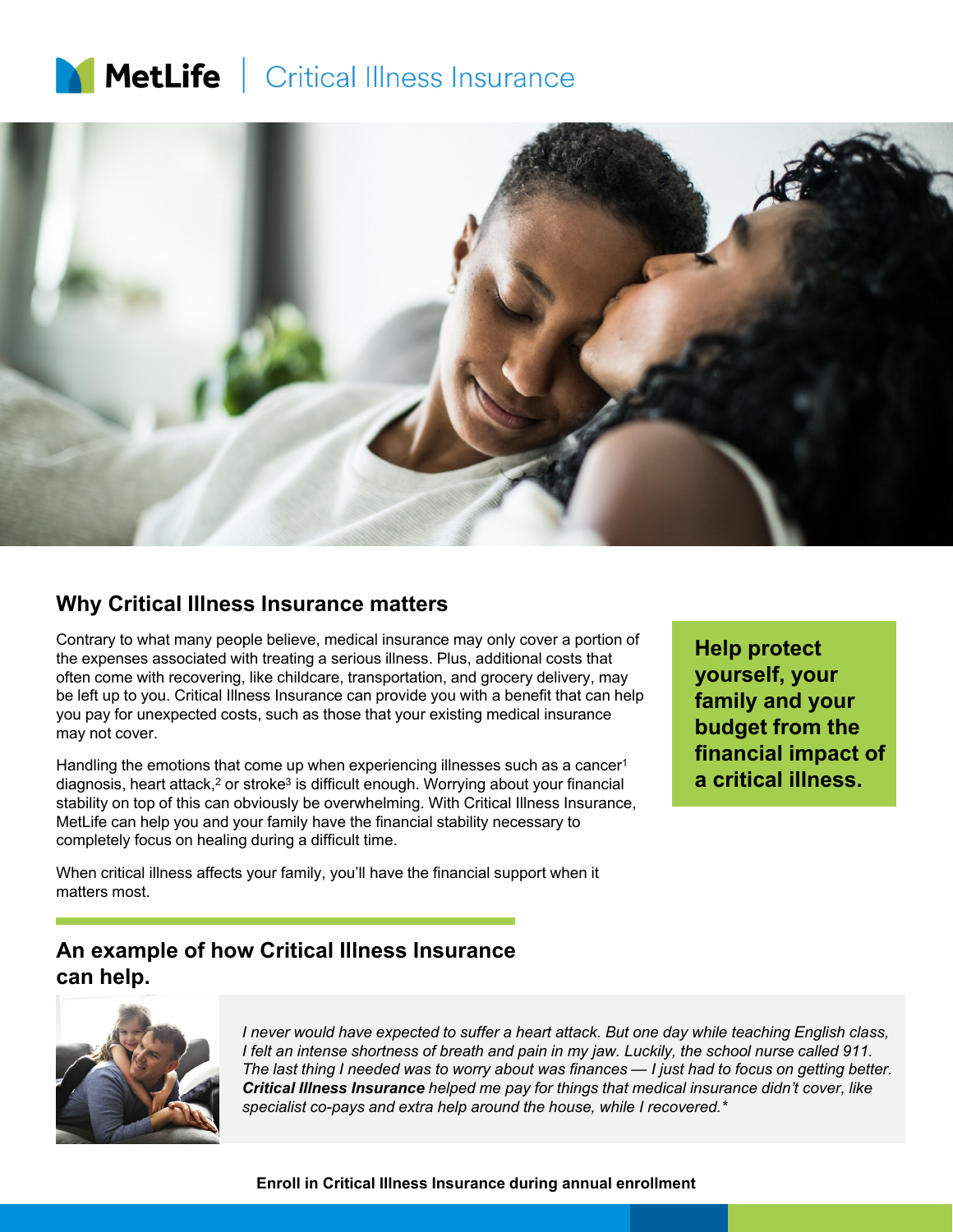#### **Critical Illness Insurance**

Get financial support when you or a loved one becomes seriously ill.



## Help complete your healthcare coverage with **Critical Illness Insurance.**

Receive benefit payments directly and use the funds however you wish.

## **Financial support so you can focus on getting well.**

Critical Illness Insurance is coverage that can help safeguard your finances by providing you with a lump-sum payment — one convenient payment all at once — when you or your family may need it most. The extra cash can help you focus on getting back on track — without worrying about finding the money to cover some of your expenses.

And best of all, the payment is made directly to you, and is made regardless of any other insurance you may have. It's yours to spend however you like, including for you or your family's everyday living expenses.

While recovering, Critical Illness Insurance is there to help make life a little easier.

#### **When it comes to critical illnesses…**



## **Your benefits in action**

If you experience a critical illness, submitting a claim doesn't have to be difficult. Here's what to expect:



Call, visit **mybenefits.metlife.com** or download the MetLife Mobile App to view your certificate of insurance and initiate your claim.



Answer a few simple questions about what happened and upload your medical documentation to support your claim. Once we have everything, claims are typically processed within 10 business days. You only need one claim form per critical illness and every claim is reviewed by a claims professional.



Once your claim is approved, you'll receive a check made out to you to use however you like.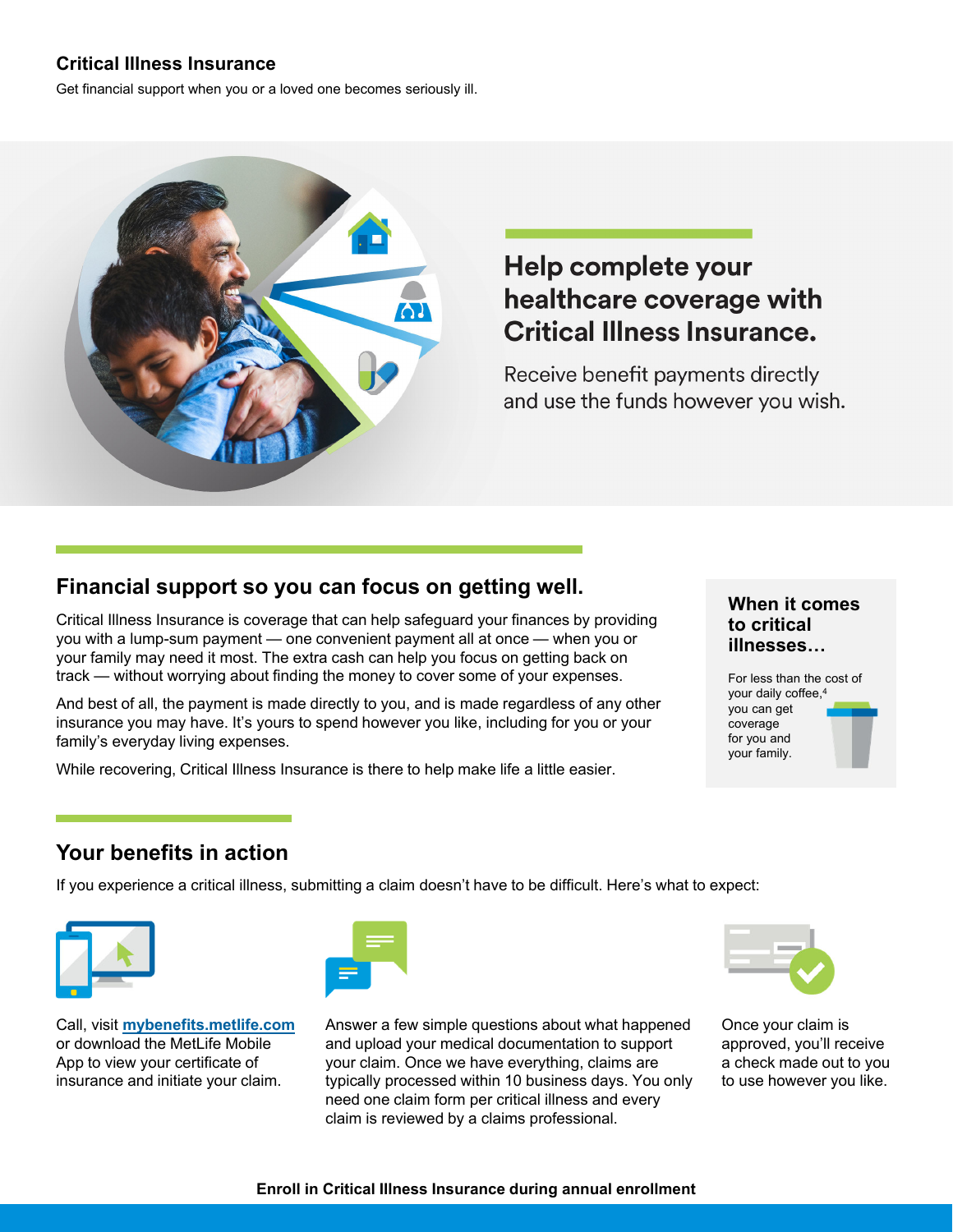## **Supplement your healthcare coverage with MetLife Critical Illness Insurance.**

| <b>Benefit</b><br>overview        | Critical Illness Insurance is coverage that can help safeguard your finances by providing you<br>with a lump-sum payment — one convenient payment all at once — when you or your family may<br>need it most.                                                                                                                                                                                                                                      |
|-----------------------------------|---------------------------------------------------------------------------------------------------------------------------------------------------------------------------------------------------------------------------------------------------------------------------------------------------------------------------------------------------------------------------------------------------------------------------------------------------|
| <b>Why</b><br>needed              | Pay for whatever you need, such as expenses that may not be covered by your main medical<br>plan(s). For example: co-pays, deductibles, childcare, mortgage, groceries and experimental<br>treatments.                                                                                                                                                                                                                                            |
| <b>Who is</b><br>covered          | You can enroll both yourself and eligible family members. <sup>5</sup> All you need to do is enroll during your<br>enrollment period and be actively at work. <sup>6</sup><br>• Employee Only<br>• Employee & Eligible Family Members                                                                                                                                                                                                             |
| <b>Covered</b><br><b>services</b> | If you meet the group policy and certificate requirements, Critical Illness Insurance provides you<br>with a lump-sum payment upon a verified diagnosis of a covered condition, including:<br>$\cdot$ Cancer <sup>1</sup><br>$\cdot$ Heart attack <sup>2</sup><br>• Stroke <sup>3</sup><br>Your plan pays a Recurrence Benefit <sup>7</sup> for certain conditions. Please see your Plan Summary<br>for details and a list of covered conditions. |
| <b>Cost of</b><br>coverage        | • Competitive group rates<br>• Costs will be based on your coverage option and who you're covering under your plan.                                                                                                                                                                                                                                                                                                                               |
| <b>Guaranteed</b><br>coverage     | You and your family members are guaranteed <sup>6</sup> coverage as long as you are actively at work.<br>There are no medical exams to take and no health questions to answer.                                                                                                                                                                                                                                                                    |

#### **Please see your Plan Summary for more information.**

## **Frequently Asked Questions**

#### **Q. I have a medical plan at work, so why do I need Critical Illness Insurance?**

- **A.** Even the best medical and disability income plans can leave you with extra expenses like medical plan deductibles and co-pays or extra costs for out-ofnetwork care. And if you're out of work because of a disability, it might be that only a portion of your predisability income is being paid to you. Many people aren't prepared to handle the extra costs that can come with a critical illness, so having this extra cash as a lump-sum payment may mean less worry for you and your family.
- **Q. Can I enroll for this insurance without having a medical exam?**
- **A. Yes. Your critical illness coverage is guaranteed,6** regardless of your health. You need to be actively at work to be covered. There are no medical exams to take and no health questions to answer, so the whole process might be easier than you think.